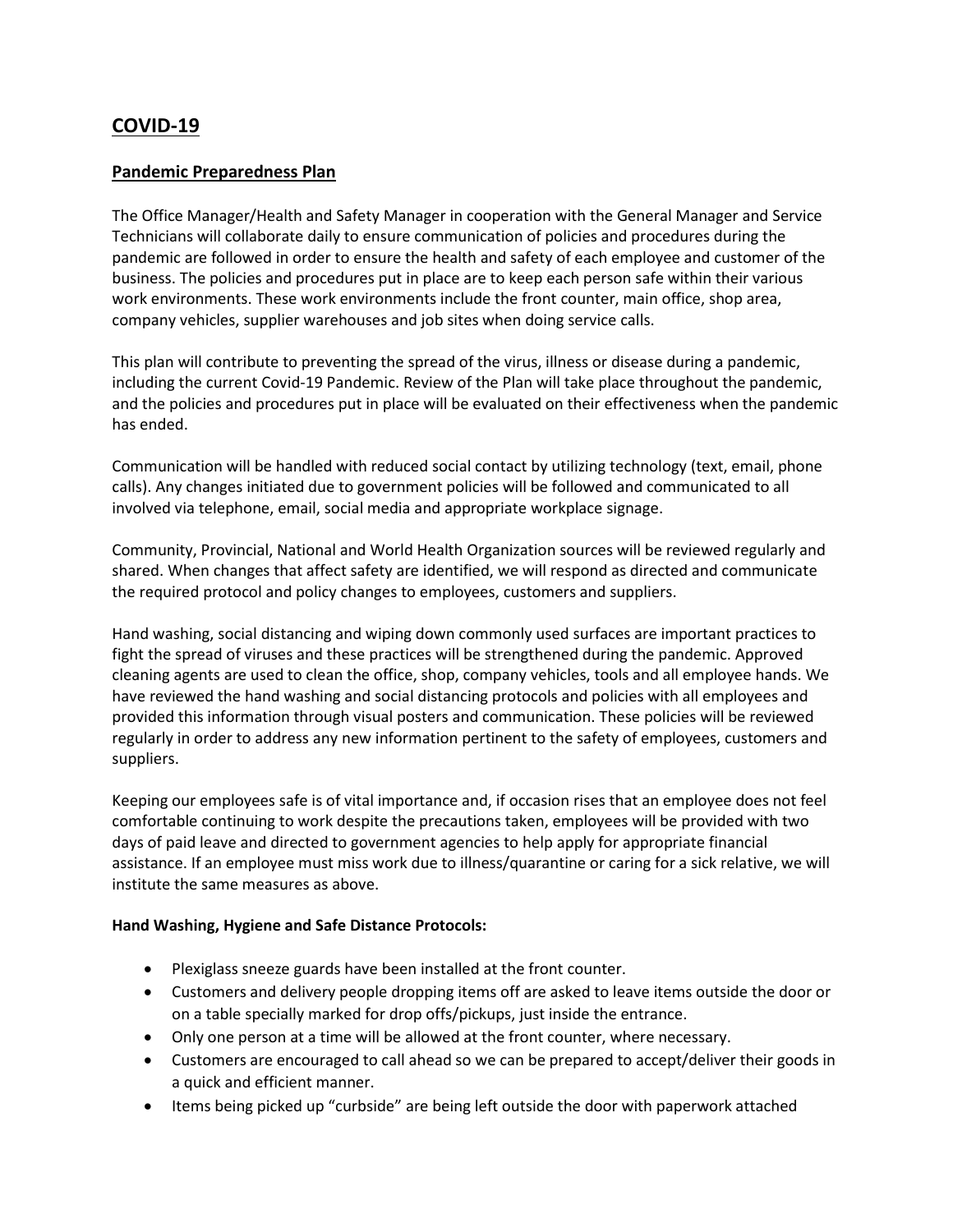- Avoiding common greetings, such as handshakes, keeping a distance of at least 2 arms length (approx. 2 metres) from others, as much as possible and wearing a mask where not possible.
- During the peak of the pandemic (and possibly during future "heavy waves") rotating shifts will be implemented, to ensure no more than 2-3 employees in the building at any time:
	- o Shifts are 7:30 a.m 12:00 pm and 12:15 pm 5:00 pm
	- $\circ$  Employees will work from home when not on site, utilizing technology to complete their work.
- The front counter, entry doors, office, shop, bathrooms and work vehicles will be cleaned daily with approved cleaning supplies.
- Tools, computer stations, debit machines, water cooler, fridge, microwave, coffee machine, and other common areas will be wiped down daily with approved cleaning supplies.
- Employees are to wash their hands often with soap and water for at least 20 seconds, especially after using the washroom and when preparing food.
- Alcohol-based sanitizer has been provided in office and shop for when hand washing is not possible, as well as at every entrance.
- Alcohol-based sanitizer and disinfectant wipes have been provided in all work vehicles.
- Employees are reminded when coughing or sneezing, cough into your elbow, not your hand.
- Employees are asked to dispose of any tissues used as soon as possible in a lined waste basket and wash hands afterwards and wipe down any surfaces touched between the time of the sneeze and washing of hands.
- Employees are reminded to avoid touching eyes, nose or mouth with unwashed hands.
- Employees are instructed to clean their hands with hand sanitizer each time they enter and exit a work vehicle.
- Masks and gloves are provided in each vehicle, to be worn when completing service calls.
- Signage has been erected advising customers where to go and where to stand while waiting to be served.
- If an employee feels any threat of exposure to the Covid-19 virus they are to vacate the work premises immediately and report via telephone to the General Manager who will then contact the Office Manager/Health and Safety Manager.

#### **Social Distancing Protocols:**

Social distancing can help to prevent the spread of viruses, this includes leading a lifestyle outside of the workplace that respects this policy as well. Employees are updated on social distancing/quarantine measures daily. All managers and employees are expected to:

- When not at home or work, avoid going out except for essential reasons.
- Stay home when you are sick.
- Avoid contact with people who are sick.
- Take your temperature and monitor yourself for signs of illness.

#### **Summary**

We will follow the guidelines as they change and evolve and continue to provide above average protection to our staff and customers. We will reassess this policy with each stage of the pandemic and make changes necessary to continue to operate safely and effectively.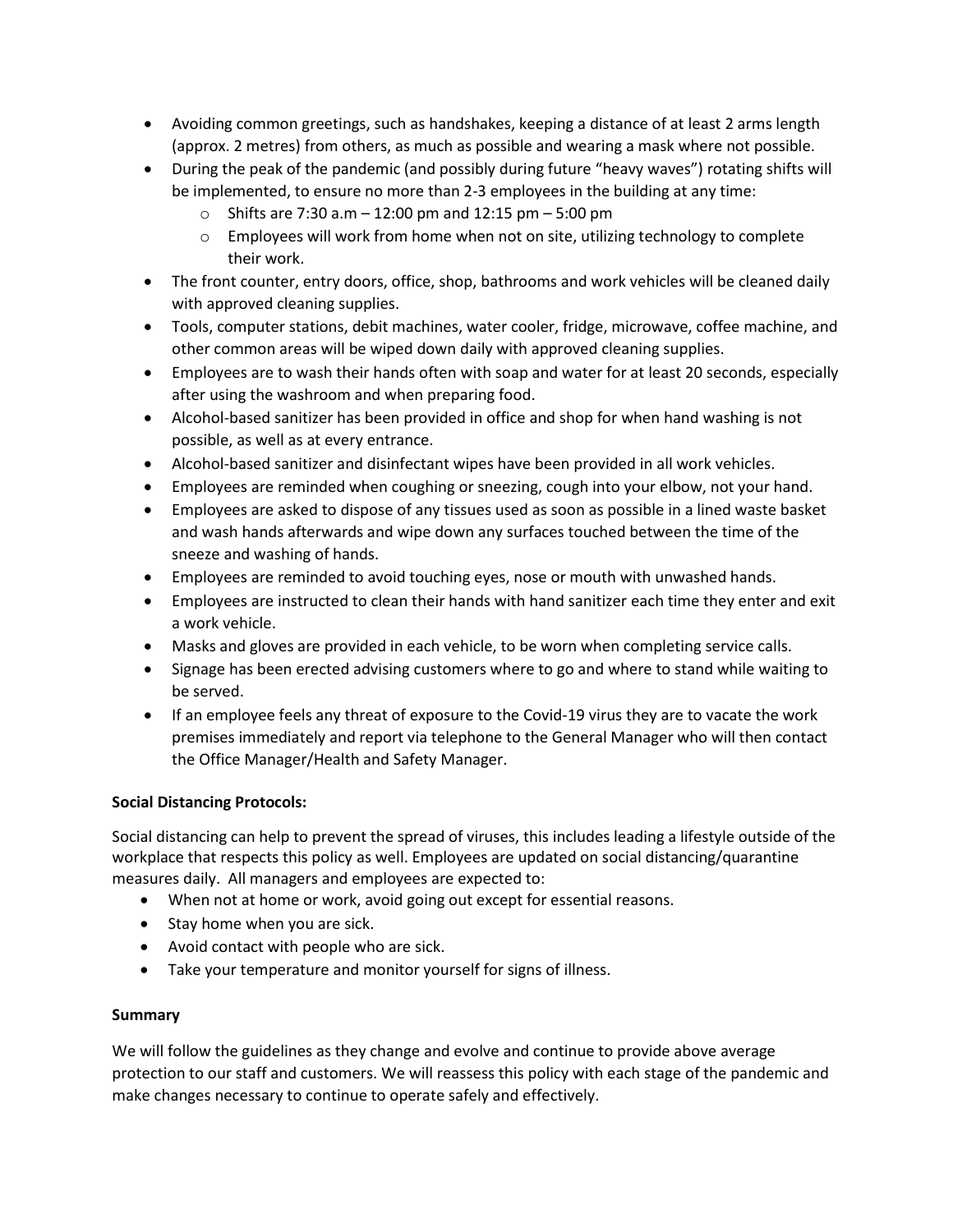## **Mandatory Use of Face Covering**

Effective Friday, July 24<sup>th</sup>, 2020, the North Bay Parry Sound District Health Unit (Health Unit) requires the use of face covering in certain enclosed public spaces (businesses, organizations, and services) and transportation in our district.

All persons entering Gateway Electric Motors' customer service entrance are required to wear a face covering that covers the nose, mouth, and chin unless they meet the criteria for exemption (see below).

All staff who interact with the public or enter the public space within Gateway Electric Motors must also wear a face covering unless they are exempt. Additionally, all staff working within the shop who cannot maintain two metres (six feet) from other staff members must also wear a face covering. Staff within or performing duties behind, a physical barrier (e.g. plexiglass) are not required to wear a face covering, however, staff must wear a face covering where physical distancing can not be maintained with other staff within or behind a physical barrier.

The face covering must be worn at all times unless it is reasonably required to temporarily remove the face covering for work-related functions.

Best efforts shall be made to only allow entry to persons wearing a face covering.

A Person shall be exempt from wearing a face covering on the premises if:

- 1. Children under the age of two years; or a child under the age of 5 years either by birth age or mental development who refuses to wear a face covering and cannot be persuaded to do so by their caregiver;
- 2. Individuals who are unable to remove their face covering without assistance under the Accessibility for Ontarians with Disabilities Act or who have protections under the Ontario Human Rights Code;
- 3. Individuals whose breathing would be inhibited by wearing a face covering;
- 4. Individuals with medical conditions rendering them unable to wear a face covering including but not limited to, respiratory disease, cognitive difficulties or difficulties in hearing or processing information;
- 5. Officiants (e.g. minister, rabbi, priest, imam) of a religious ceremony if standing in an area of the worship space that is separate and at least two metres apart from the public attending the ceremony;
- 6. A person who is employed by or is owner/operator of an enclosed public space and:
	- a. In an area not designated for public access and where physical distancing of two metres can be maintained;
	- *b.* Within or performing duties behind, a physical barrier (e.g. plexiglass barrier); *however, staff must wear a face covering in a situation where physical distancing cannot be maintained with other staff within or behind a physical barrier, or*
	- *c.* In an office that is not open to the public including professional offices where clients receive services by appointment only (e.g. lawyer, accountant) – except waiting room, as applicable.